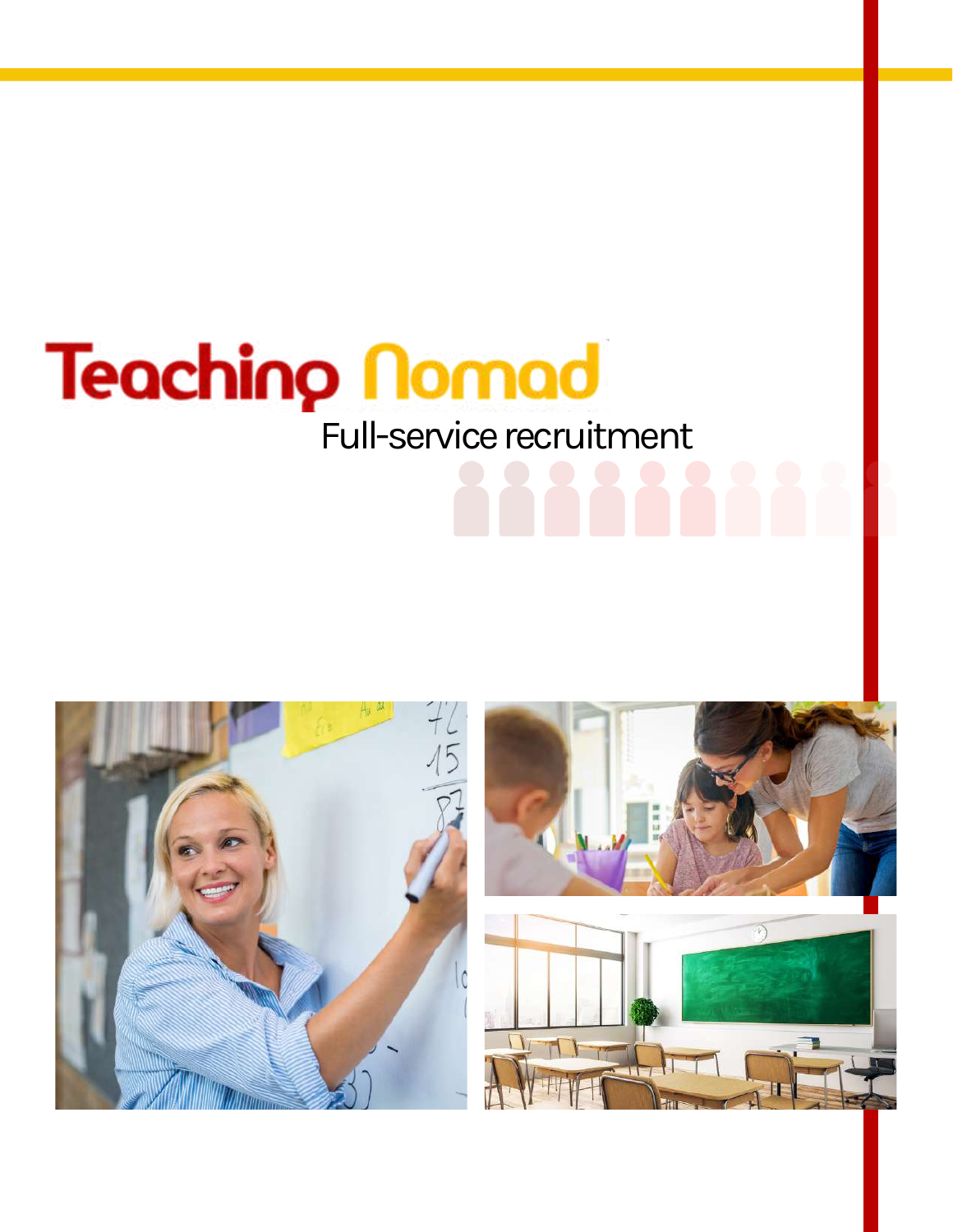



### **Hireanall-starteamwith Teaching Nomad**

With the increasingly competitive demand for qualified teachers and administrators, picking the right recruitment partner is essential. Utilizing the latest technology, a targeted marketing approach, and personalized service, TN continues to connect its clients with highlyqualified and motivated candidates.

In addition to our targeted marketing of your vacancies, we use our preexisting database of nearly 15,000 United States-based candidates, many of which are returning to the U.S. after gaining valuable overseas experience.

## **Aboutus**

Teaching Nomad was founded in 2011 and has quickly grown into one of the top international education recruitment firms in the world. We maintain offices in Denver, Colorado as well Shanghai, China and have established recruitment partnerships with hundreds of schools and companies in North America, East Asia, Southeast Asia, and the Middle East.

#### **Teachino Nomad**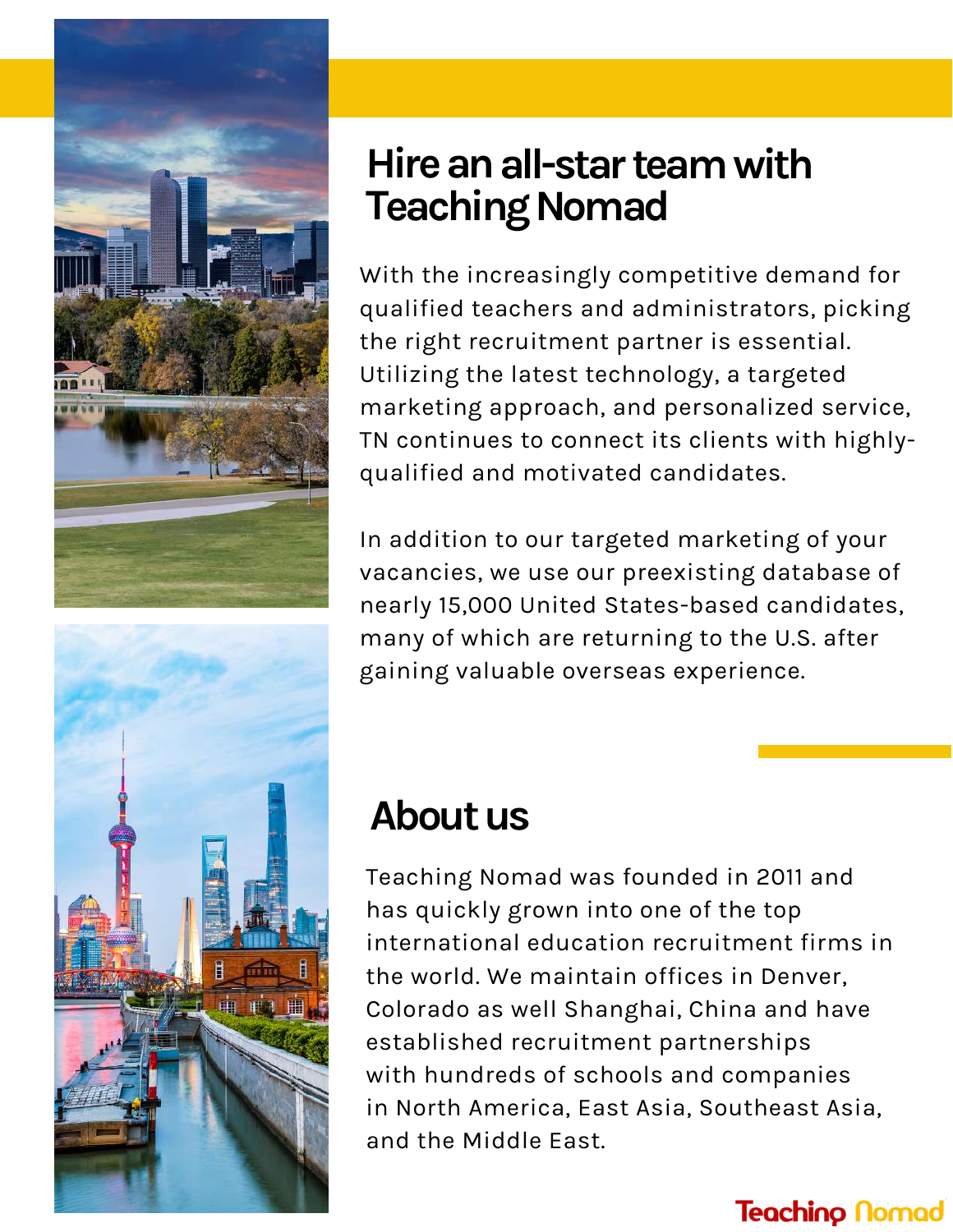## **Making the best match**

We understand that every school has unique needs. We take the time to get to know our clients and what they are looking for. Whether you are a boarding school or day school, international school or charter school, we have the candidates that will suit your needs.



### Latest technology

By working with Teaching Nomad, you'll gain access to the client dashboard that we have created. Your client dashboard allows you to see your open job orders, review candidates, and even get an introduction.



Use the dashboard from anywhere, at any time on your:

- Phone
- Tablet
- Computer

#### **Teachino Nomad**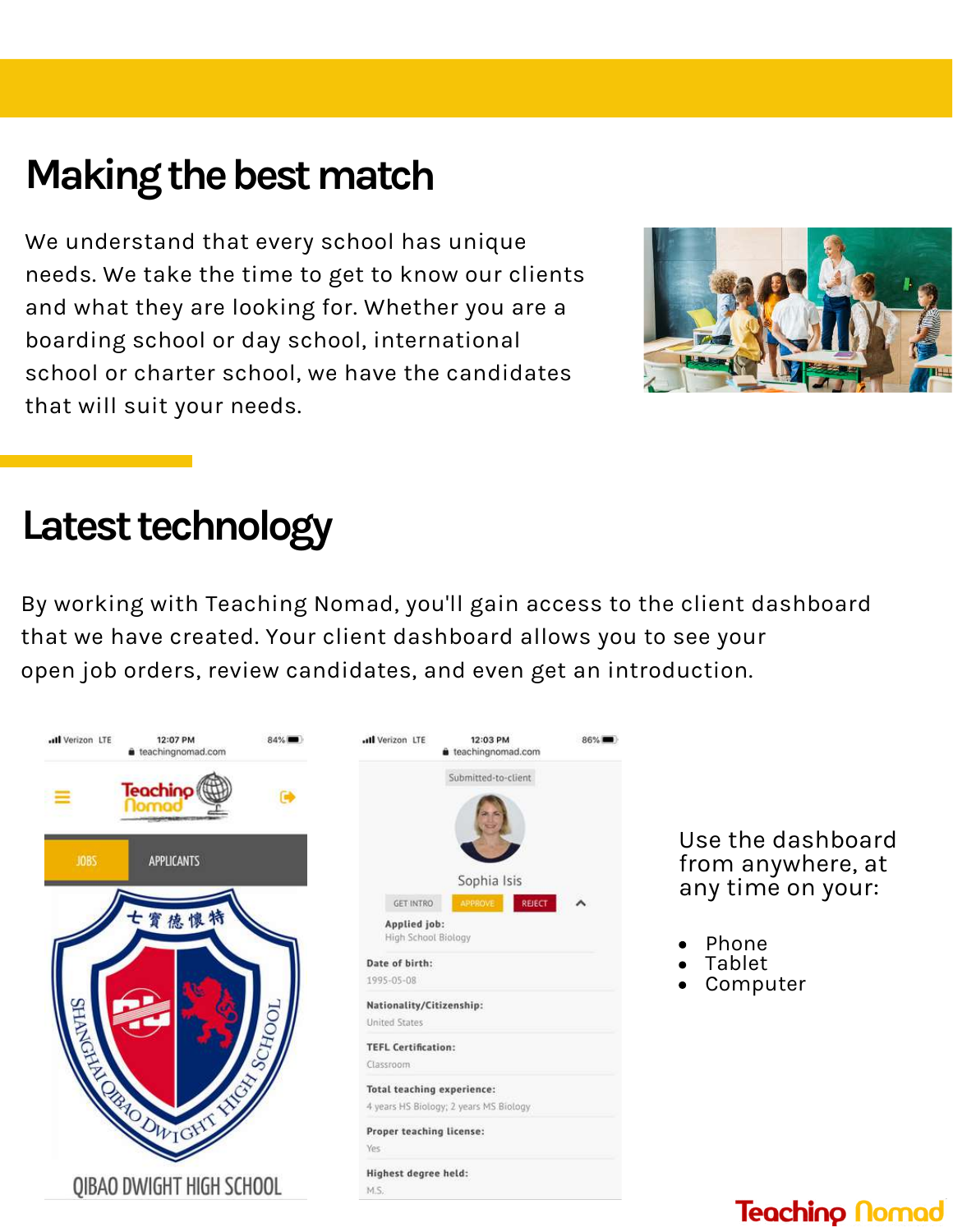

## **Affordable,qualityservice**

Teaching Nomad's pricing is industry competitive, to ensure that you can use our services to fill all of your vacancies, not just the urgent ones. Our recruiters provide you with knowledgeable, well-prepared candidates, and no fees are due until the teacher's first day of work.

## **Ourgoal**

- To be cost effective for our clients
- To reduce the level of teacher turnover
- To maintain a highly professional candidate pool

### **Our numbers**

- 1,500+ new applicants each month
- Database of over 85,000 educators from all over the world, including 5,000+ U.S. state-licensed teachers

### **Our track record**

- #1 ranked recruiter on GoOverseas
- We have 150+ schools that trust us to recruit for them

#### **Teaching Nomad**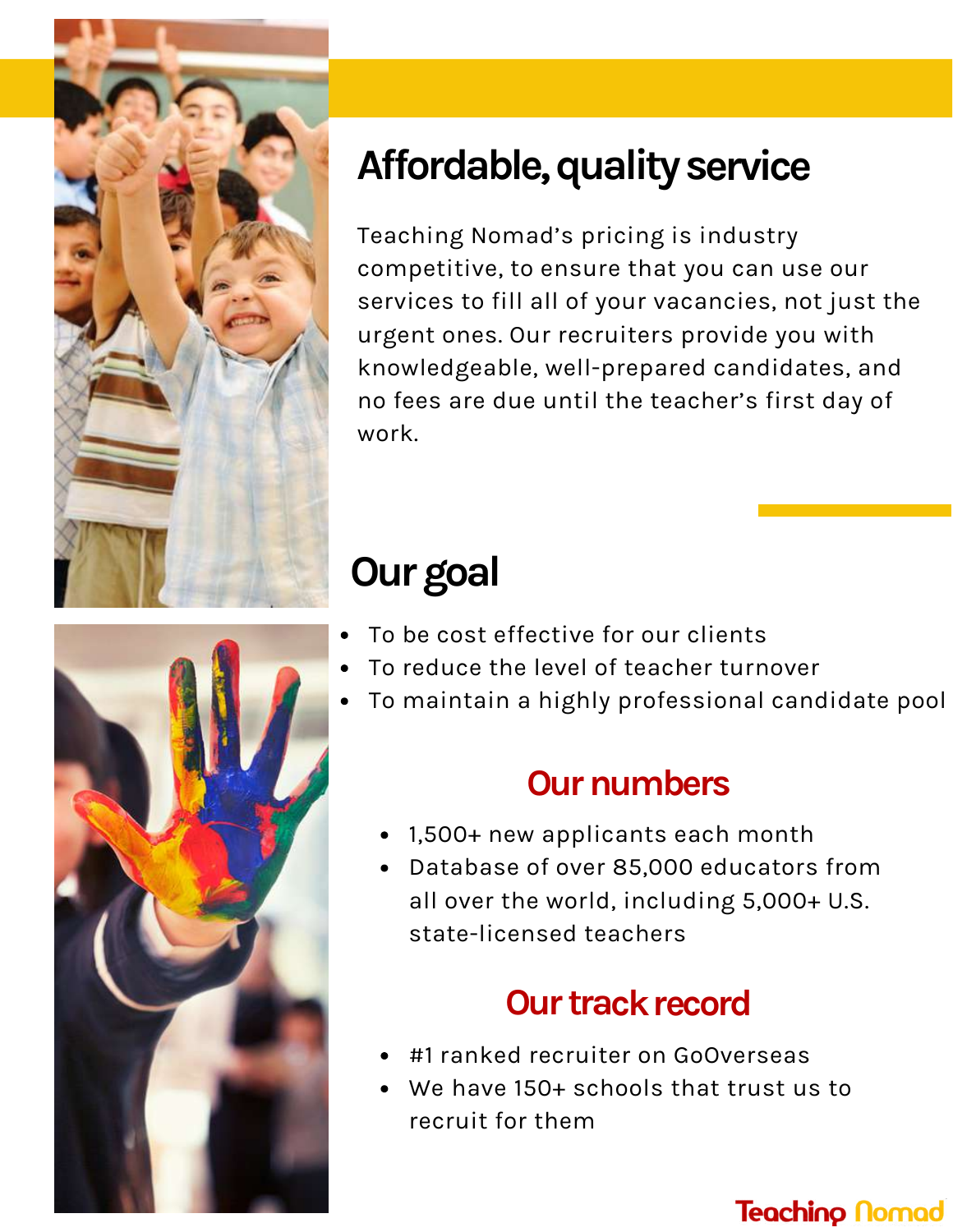### **How our recruitment process works**

- Applicants are pre-screened to ensure they meet minimum requirements **1.**
- We interview each candidate & gather relevant **2.** employment documents & reference contact info
- We present suitable job options to the candidate **3.**
- We send you candidates that are both interested **4.** and qualified for your teaching vacancy
- You can manage your candidates through the **5.** online client dashboard
- The decisions to interview and hire candidates **6.**are completely up to you
- **7.** You make the offer and hire the candidate directly
- We stay in touch with the candidate and help **8.** them prepare for their new job with your school, including resources to help with their move if necessary











#### **Teachino Nomad**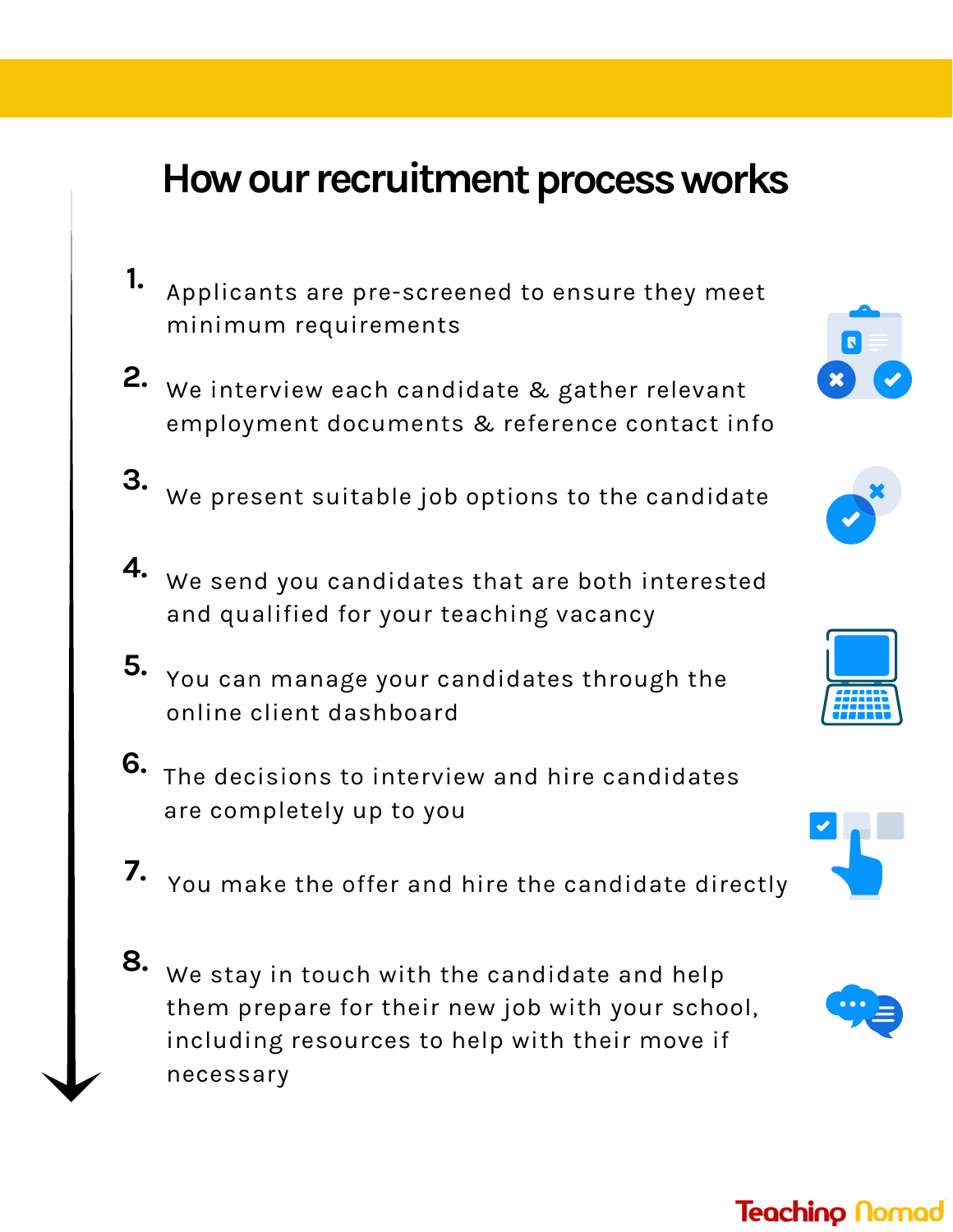## **Our partnerships and programs**



We value all of our partnerships and work hard to ensure that our clients receive only the best candidates from us.

Teaching Nomad is a trusted name in international teacher recruitment. We look forward to earning your business.

## **Afewofourclientsaroundtheworld:**



مدارس البمارات الوطنية **Emirates National Schools** 





VERITAS COLLEGIATE

**Teachino Nomad** 

 $-$  A C A D E M Y -